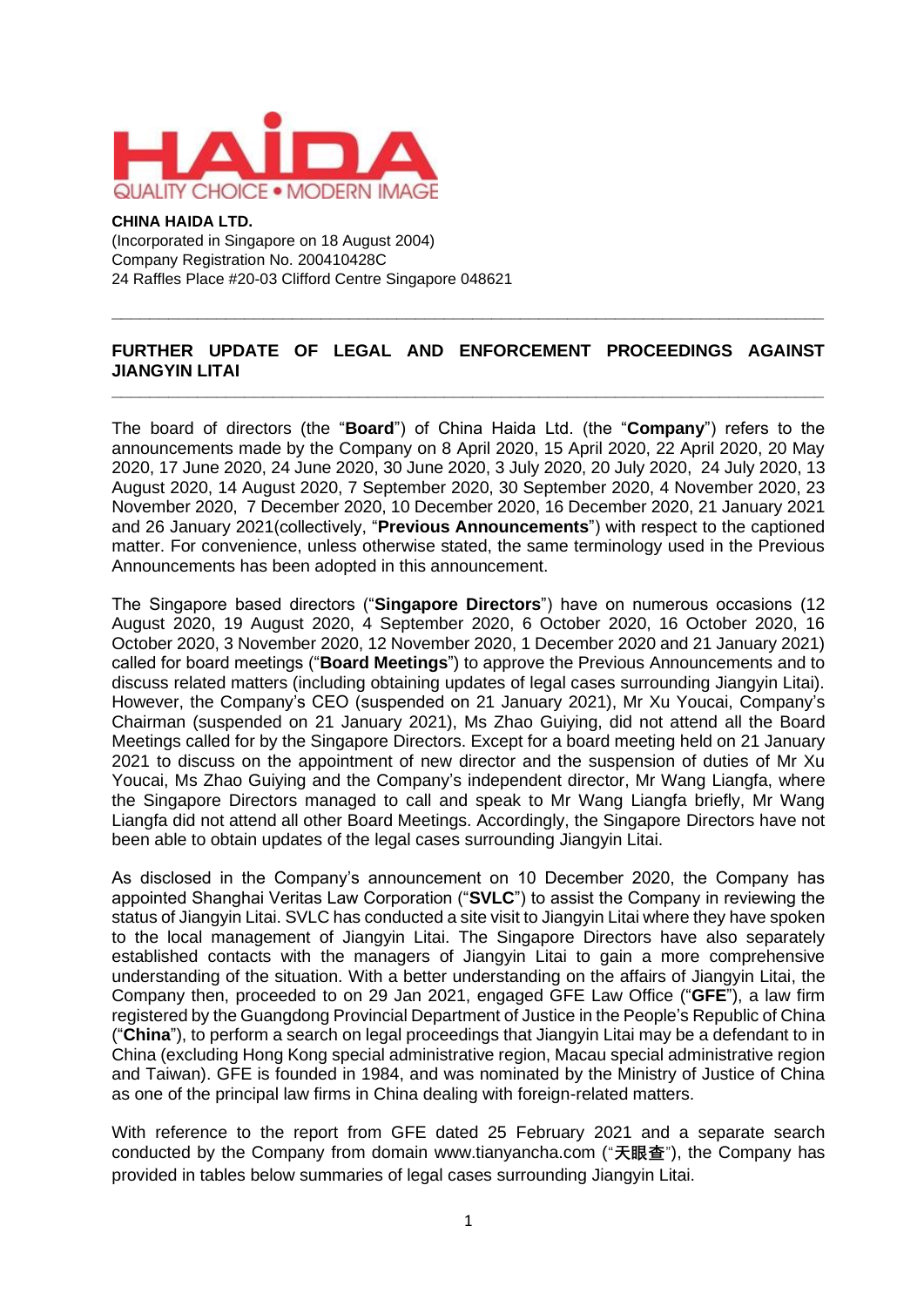The Company also wish to inform shareholders that GFE has stated in their report that there is no unified system for inquiring about the court litigation cases in China. GFE searched the official website of the Supreme People's Court of China, namely the "China Judgment Documents Network" (URL: https://wenshu.court.gov.cn/) ("**Judgement Documents**") and the "China Enforcement Information Disclosure Net" (website: [http://zxgk.court.gov.cn/\),](http://zxgk.court.gov.cn/)) for inquiries. It must be noted that the information provided on these websites is only for the inquirer's reference. If there are discrepancies, the relevant legal documents of the enforcement court shall prevail. Therefore, the information provided in the draft report from GFE dated February 25, 2021 cannot ensure that all court enforcement cases that Jiangyin Litai is involved in in China is fully disclosed. In addition, except for the aforementioned inquiries, GFE has not conducted any onsite verification of the litigation information which provides more detail and accurate information about each legal cases.

## Summary of Findings

The Company noted the following legal proceedings against several parties (of which Jiangyin Litai and Mr Xu Youcai are among them) before the various courts in the PRC.

## Enforcement Proceedings

(a) Proceedings before the Sichuan Chengdu Longquanyi District People's Court.

Each of the following cases below set out in Table A below was filed against nine parties (of which Jiangyin Litai and Mr Xu Youcai are among them) before the Sichuan Chengdu Longquanyi District People's Court.

| S/N            | <b>Enforcement Case Number</b><br>案号 | Date of filing<br>立案日 | <b>End date</b><br>终本日期 | Amount<br>(RMB) |
|----------------|--------------------------------------|-----------------------|-------------------------|-----------------|
|                |                                      |                       |                         | 未履行金额           |
| $\mathbf{1}$   | (2020) 川 0112 执 751 号                | 6 March 2020          | <b>14 August 2020</b>   | 2,053,700       |
|                |                                      | 2020年3月6日             | 2020年8月14日              |                 |
| $\overline{2}$ | (2020) 川 0112 执 862 号                | 3 April 2020          | <b>21 August 2020</b>   | 1,000,000       |
|                |                                      | 2020年4月3日             | 2020年8月21日              | and             |
|                |                                      |                       |                         | interest        |
| 3              | (2020) 川 0112 执 1101 号 <sup>1</sup>  | 22 April 2020         | <b>21 August 2020</b>   | 1,000,000       |
|                |                                      | 2020年4月22日            | 2020年8月21日              | and             |
|                |                                      |                       |                         | interest        |
| 4              | (2020) 川 0112 执 1248 号 <sup>2</sup>  | 11 May 2020           | <b>28 August 2020</b>   | 1,000,000       |
|                |                                      | 2020年5月11日            | 2020年8月28日              | and             |
|                |                                      |                       |                         | interest        |
| 5              | (2020) 川 0112 执 1249 号               | 11 May 2020           | <b>28 August 2020</b>   | 2,053,700       |
|                |                                      | 2020年5月11日            | 2020年8月28日              | and             |
|                |                                      |                       |                         | interest        |
| 6              | (2020) 川 0112 执 1635 号               | 3 June 2020           | <b>28 August 2020</b>   | 1,000,000       |
|                |                                      | 2020年6月3日             | 2020年8月28日              | and             |
|                |                                      |                       |                         | interest        |
| $\overline{7}$ | (2021) 川 0112 执 1636 号               | 3 June 2020           | <b>28 August 2020</b>   | 1,000,000       |
|                | (maybe same case as S/N 5)           | 2020年6月3日             | 2020年8月28日              |                 |
| 8              | (2020) 川 0112 执 2181 号               | 14 July 2020          | <b>28 August 2020</b>   | 1,000,000       |

# Table A 龙泉驿人民法院 - 利泰 - 被执行人

<sup>&</sup>lt;sup>1</sup> This case may be related to (2020) 川 0112 执 1248 号

 $2$  This case may be related to (2020) 川 0112 执 862 号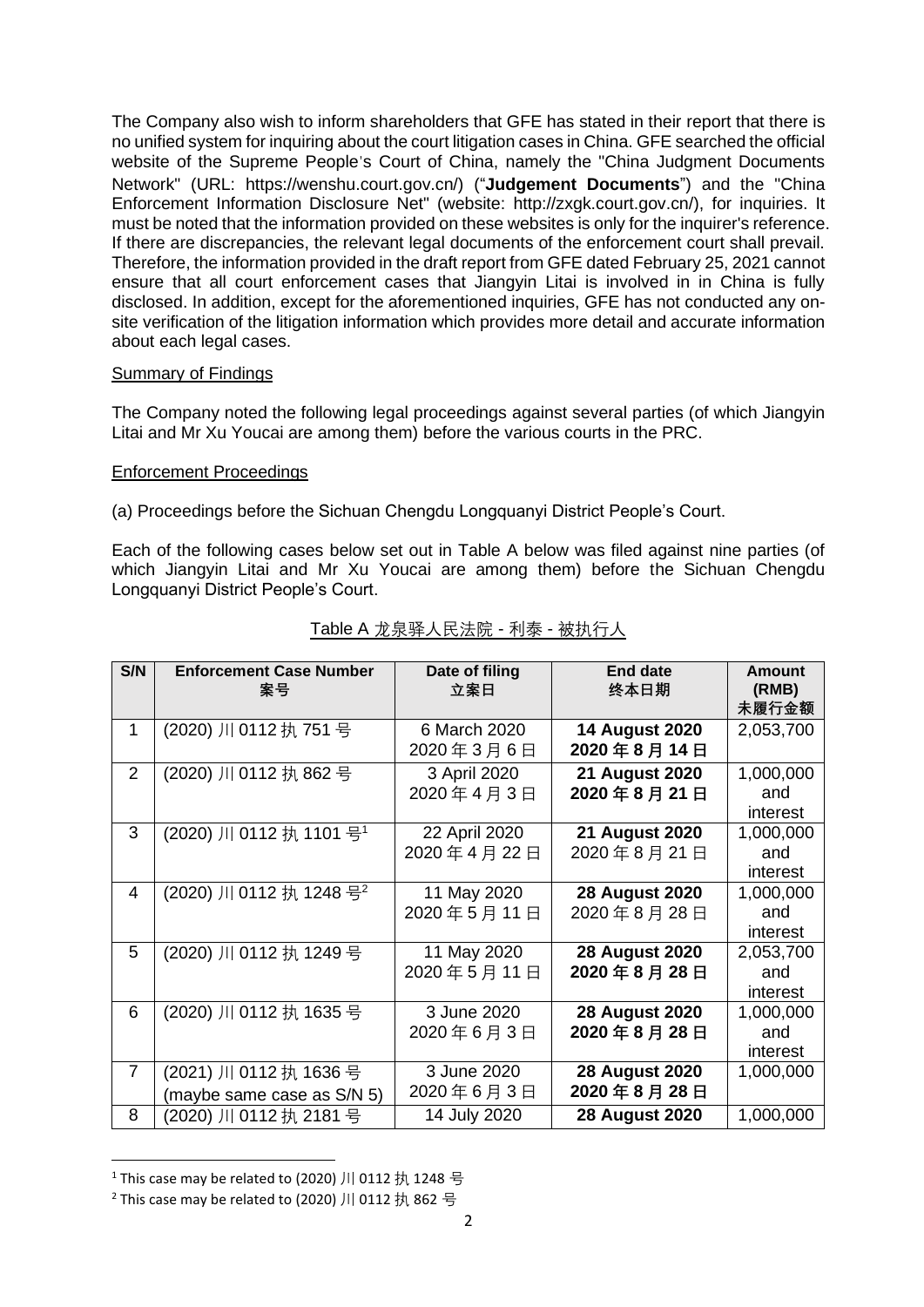|    |                        | 2020年7月14日    | 2020年8月28日            |           |
|----|------------------------|---------------|-----------------------|-----------|
| 9  | (2020) 川 0112 执 2468 号 | 7 August 2020 | 16 December 2020      | 735,938   |
|    |                        | 2020年8月7日     | 2020年12月16日           |           |
| 10 | (2020) 川 0112 执 2469 号 | 7 August 2020 | 16 December 2020      | 1,000,000 |
|    |                        | 2020年8月7日     | 2020年12月16日           |           |
|    | (2020) 川 0112 执 2179 号 | 14 July 2020  | <b>28 August 2020</b> | 1,000,000 |
|    |                        | 2020年7月14日    | 2020年8月28日            |           |

Apparently, these nine parties (including Jiangyin Litai and Mr Xu Youcai) were also among the twelve respondents being name in the ICO (see our Announcement dated 8 April 2020 for detail).

(b) Proceedings before the various District People's Court :

| S/N            | <b>Case Number</b><br>案号                                                           | Date of<br>filing<br>立案日                | <b>Plaintiffs</b><br>原告                                                       | Defendants/<br><b>Enforced party</b><br>被告/被执行人                                                                                                                                                   | <b>Competent</b><br><b>Court</b><br>执行法院                                                     | <b>Amount</b><br>(RMB)<br>未履行金额 |
|----------------|------------------------------------------------------------------------------------|-----------------------------------------|-------------------------------------------------------------------------------|---------------------------------------------------------------------------------------------------------------------------------------------------------------------------------------------------|----------------------------------------------------------------------------------------------|---------------------------------|
| $\mathbf{1}$   | (2020) 苏 0213<br>执 3925号<br>(Judgement<br>Document: (2020)<br>苏 0213 民初 864<br>号)  | 18 August<br>2020<br>2020年8<br>月18日     | Bank of<br>China, Wuxi<br><b>Branch</b><br>中国银行股份<br>有限公司无锡<br>分行             | Jiangyin<br>a)<br>Litai (江阴利<br>泰装饰材料<br>有限公司);<br>Jiangyin<br>b)<br>Shengtong<br>Aluminium<br>Co., Ltd $(3)$<br>阴盛通铝业<br>有限公司);<br>Xu Youcai<br>C)<br>(徐友才);<br>and<br>Hu Xiuzhen<br>d)<br>(胡秀珍) | Jiangsu<br>Wuxi<br>Liangxi<br><b>District</b><br>People's<br>Court.<br>江苏省无锡<br>市梁溪区人<br>民法院 | 12,292,283                      |
| $\overline{2}$ | (2020) 津 0116<br>执 8412号<br>(Judgement<br>Document: (2020)<br>津 0116 民初<br>11915号) | 26 August<br>2020<br>2020年8<br>月26日     | <b>PPG</b><br>Paint(Tianjin)<br>Co., Ltd <sup>7</sup><br>PPG 涂料 (天<br>津) 有限公司 | a) Jiangyin Litai<br>(江阴利泰<br>装饰材料有<br>限公司);<br>and<br>b) Xu Youcai<br>(徐友才)                                                                                                                      | Tianjin<br><b>Haibin New</b><br><b>Disctrict</b><br>People's<br>Court<br>天津市海滨<br>新区人民法<br>院 | 1,238,358                       |
| 3              | (2020) 苏 0213<br>执 4846号<br>(Judgement<br>Document: (2020)<br>苏 0213 民初<br>1308号)  | 3<br>November<br>2020<br>2020年11<br>月3日 | Bank of<br>China, Wuxi<br><b>Branch</b><br>中国银行股份<br>有限公司无锡<br>分行             | a) Jiangsu<br>Haida<br>Technology <sup>2</sup> (江<br>苏海达科技集团<br>有限公司);<br>b) Jiangyin<br>East-China <sup>4</sup> (江                                                                               | Jiangsu<br>Wuxi<br>Liangxi<br><b>District</b><br>People's<br>Court<br>江苏省无锡<br>市梁溪区人<br>民法院  | 27,000,000                      |

| Table B 其他人民法院 - 利泰 - 被执行人 |
|----------------------------|
|----------------------------|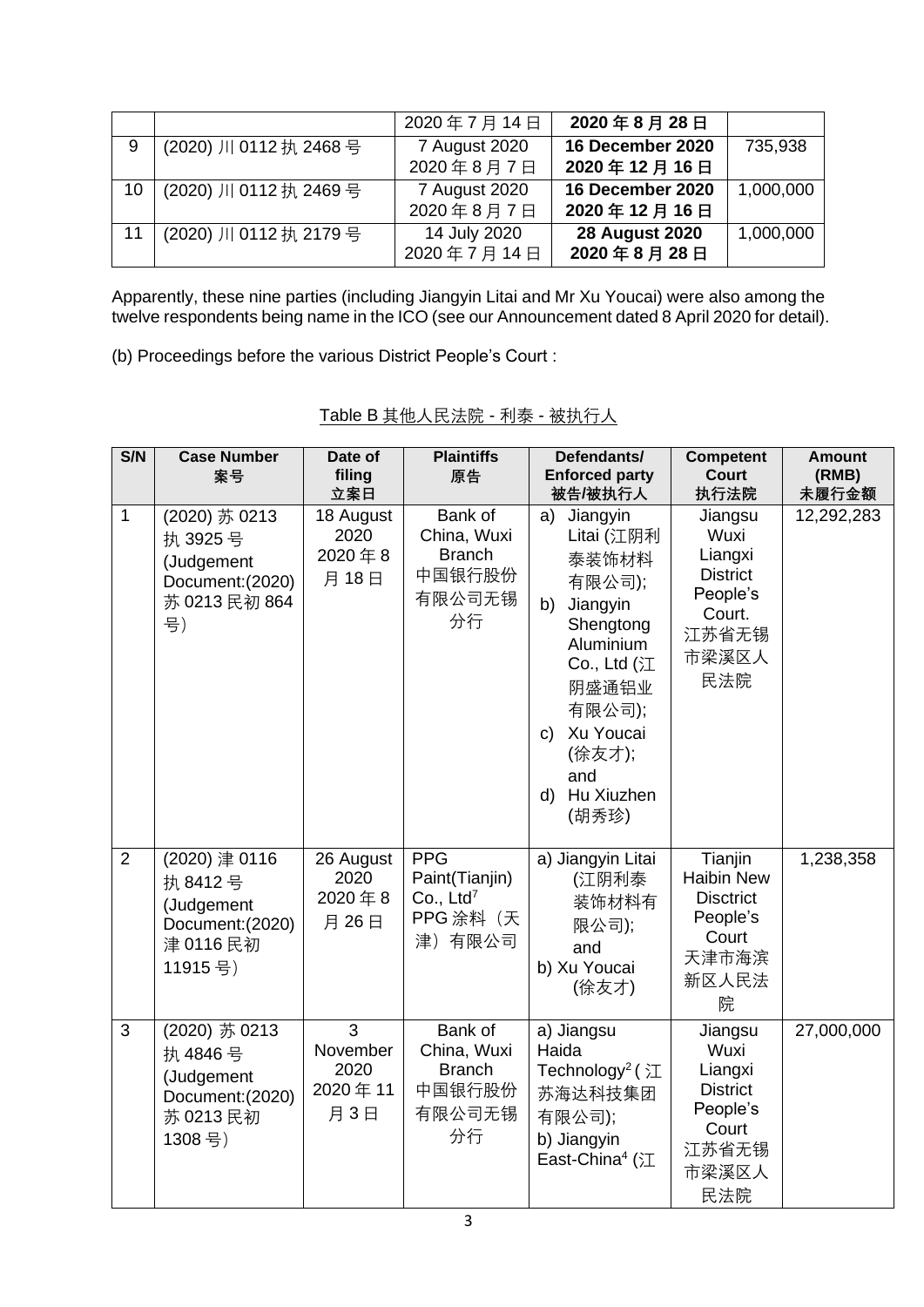|                |                                                                                   |                                                      |                                                         | 阴东华铝材科技<br>有限公司);<br>c) Jiangyin<br>Haida Caitu <sup>3</sup> (江<br>阴海达彩图有限<br>公司);<br>d) Jiangyin Litai<br>(江阴利泰装饰<br>材料有限公司);<br>e) Jiangyin<br>Haida Te Zhong<br>Ren Pi Co., Ltd<br>(江阴海达特种<br>人革有限公司);<br>f) Jiangyin hong<br>dao tou zi he<br>huo qi ye (Co.,<br>Ltd) (江阴弘道<br>投资合伙企业<br>(有限合伙);<br>and<br>g) Jiangyin yong<br>li xin bao<br>zhuang cai liao<br>Co., Ltd (江阴永<br>利新型包装材料<br>有限公司) |                                                                                              |            |
|----------------|-----------------------------------------------------------------------------------|------------------------------------------------------|---------------------------------------------------------|-------------------------------------------------------------------------------------------------------------------------------------------------------------------------------------------------------------------------------------------------------------------------------------------------------------------------------------------------------------------------------------------------------|----------------------------------------------------------------------------------------------|------------|
| $\overline{4}$ | (2020) 苏 0213<br>执 4847号<br>(Judgement<br>Document: (2020)<br>苏 0213 民初 875<br>号) | $\overline{3}$<br>November<br>2020<br>2020年11<br>月3日 | Bank of<br>China, Wuxi<br>Branch 中国<br>银行股份有限<br>公司无锡分行 | a) Jiangsu<br>Haida<br>Technology <sup>2</sup> ( $\mathcal{I}$<br>苏海达科技集团<br>有限公司);<br>b) Jiangyin<br>East-China <sup>4</sup> (江<br>阴东华铝材科技<br>有限公司);<br>c) Jiangyin<br>Haida Caitu <sup>3</sup> (江<br>阴海达彩图有限<br>公司);<br>d) Jiangyin Litai<br>(江阴利泰装饰<br>材料有限公司);<br>and<br>e) Jiangyin<br>Haida te zhong<br>ren pi ge Co.,<br>Ltd (江阴海达特                                                            | Jiangsu<br>Wuxi<br>Liangxi<br><b>District</b><br>People's<br>Court.<br>江苏省无锡<br>市梁溪区人<br>民法院 | 75,500,000 |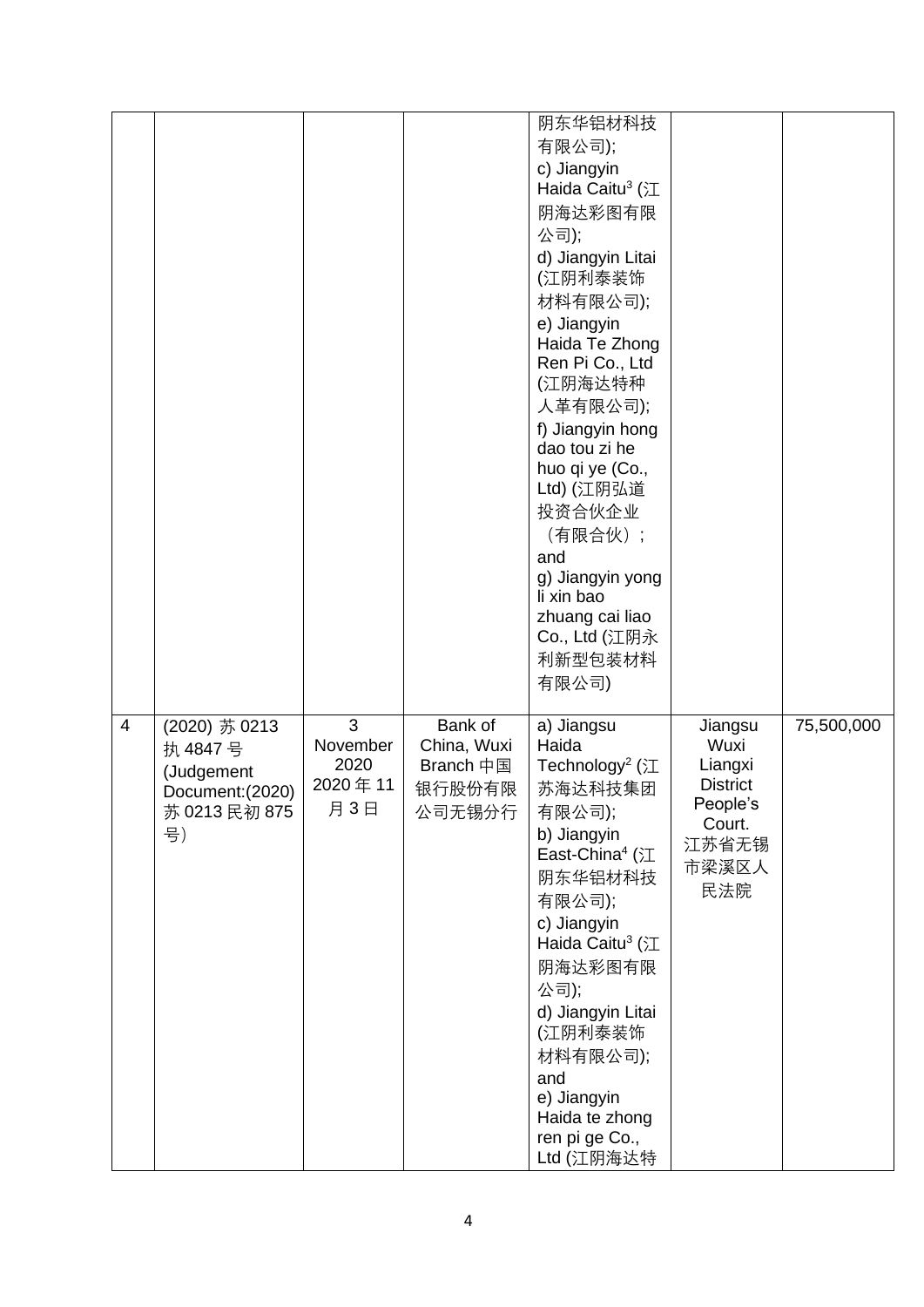|   |                                                                                    |                                           |                                                                                                                    | 种人革有限公<br>司)                                                                                                                                                                                                                                                                                                                                                                                                                                                                                               |                                                                       |            |
|---|------------------------------------------------------------------------------------|-------------------------------------------|--------------------------------------------------------------------------------------------------------------------|------------------------------------------------------------------------------------------------------------------------------------------------------------------------------------------------------------------------------------------------------------------------------------------------------------------------------------------------------------------------------------------------------------------------------------------------------------------------------------------------------------|-----------------------------------------------------------------------|------------|
| 5 | (2020) 苏 0281<br>执 6172号<br>(Judgement<br>Document: (2019)<br>苏 0281 民初<br>16262号) | 22<br>September<br>2020<br>2020年9<br>月22日 | Hangzhou<br>Xiaoshan<br>Jiangnan Iron<br>Printing &<br>Cans<br>Manufacturing<br>Co., Ltd<br>杭州萧山江南<br>印铁制罐有限<br>公司 | a) Jiangyin<br>Comat <sup>1</sup> (江阴科<br>玛金属制品有限<br>公司); and<br>b) Jiangyin Litai<br>(江阴利泰装饰<br>材料有限公司)                                                                                                                                                                                                                                                                                                                                                                                                   | Jiangyin<br>People's<br>Court<br>江阴市人民<br>法院                          | 11,078,400 |
| 6 | (2021) 浙 01 执<br>17 묵<br>(Judgement<br>Document: (2019)<br>浙 01 民初 4385<br>号)      | 5 January<br>2020<br>2020年1<br>月5日        | Yu Hongxia<br>余红霞                                                                                                  | a) Jiangyin<br>Haida Caitu <sup>3</sup><br>(江阴海达彩图<br>有限公司);<br>b) Jiangyin Litai<br>(江阴利泰装饰<br>材料有限公司);<br>c) Jiangyin<br>East-China <sup>4(</sup> 江<br>阴东华铝材科技<br>有限公司);<br>d) Jiangyin<br>Comat <sup>1</sup> (江阴科<br>玛金属制品有限<br>公司);<br>e) Jiangsu<br>Haida<br>Technology <sup>2</sup> (江<br>苏海达科技集团<br>有限公司);<br>f) Xu Youcai (徐<br>友才); and<br>g) 8 other<br>parties<br>(赵红艳、江苏<br>徐丰投资合伙企<br>业、江阴艾文利<br>国际贸易有限公<br>司、徐强、江苏<br>和吉环保科技有<br>限公司、吴纪<br>芳、江阴东华铝<br>业新型包装材料<br>有限公司、江阴<br>福奥特国际贸易<br>有限公司) | Hangzhou<br>Intermediate<br>People's<br>Court<br>浙江省杭州<br>市中级人民<br>法院 | 63,770,836 |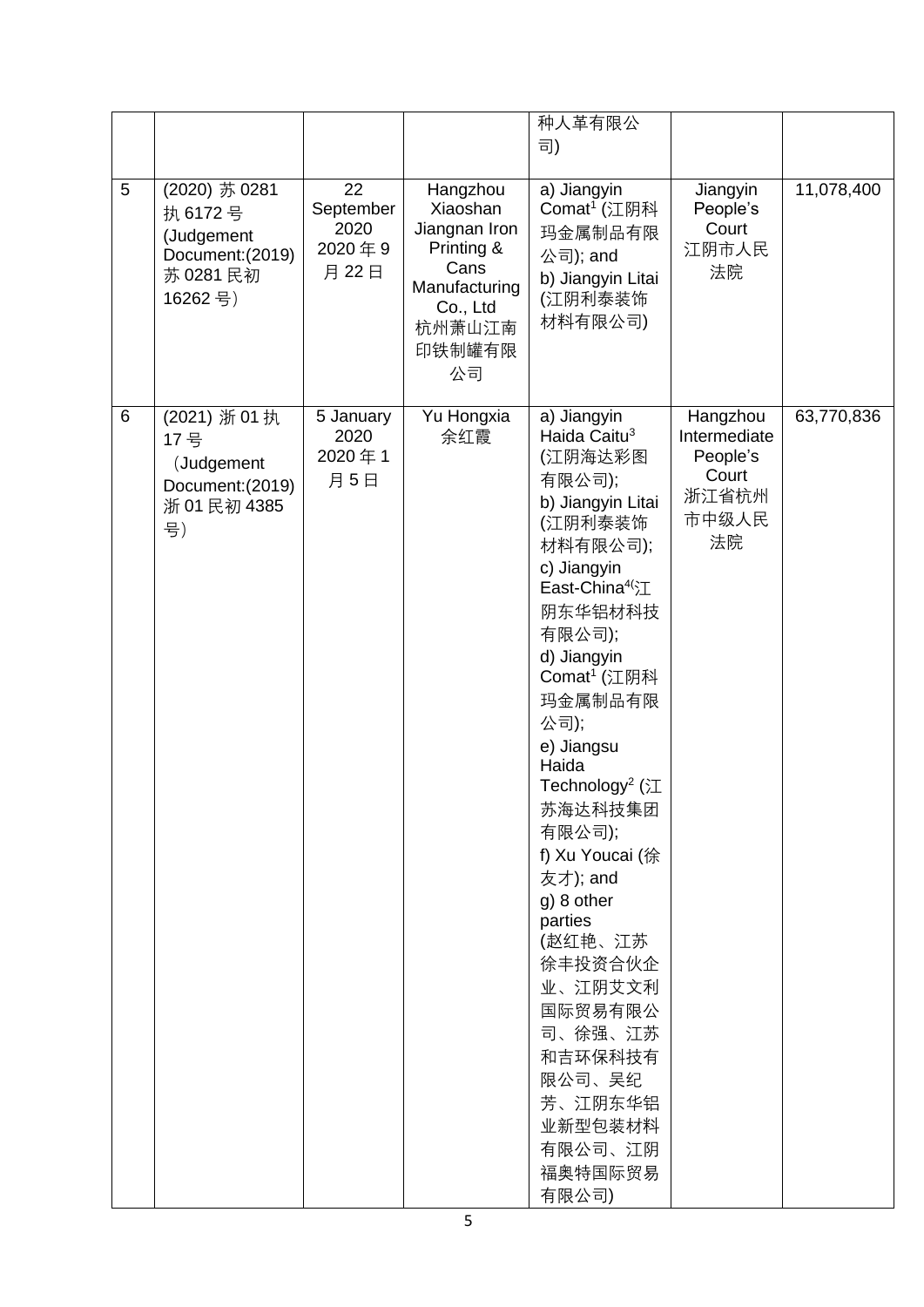| $\overline{7}$ | (2021)苏 1204 执<br>83号<br>(Judgement<br>Document: (2020)<br>苏 1204 民初<br>3627号) | 6 January<br>2021<br>2021年1<br>月6日' | Taizhou<br>Longxin<br>Maozhan Co.<br>Ltd <sup>9</sup><br>泰州市隆鑫毛<br>毡有限公司                                         | Jiangyin Litai<br>(江阴利泰装饰<br>材料有限公司)                                                                                                                                                                                                                                                                                                                                                                                                                                                                                   | Taizhou<br>Jiangyan<br><b>District</b><br>People's<br>Court<br>泰州姜堰区<br>人民法院 | 1,050,138   |
|----------------|--------------------------------------------------------------------------------|-------------------------------------|------------------------------------------------------------------------------------------------------------------|------------------------------------------------------------------------------------------------------------------------------------------------------------------------------------------------------------------------------------------------------------------------------------------------------------------------------------------------------------------------------------------------------------------------------------------------------------------------------------------------------------------------|------------------------------------------------------------------------------|-------------|
| 8              | (2021) 苏 02 执<br>18 묵<br>(Judgement<br>Document:<br>(2020) 苏 02 民<br>初 123号)   | 7 January<br>2021<br>2021年1<br>月7日  | Industrial and<br>Commercial<br>Bank of China<br>Limited<br>(Jiangyin<br>Sub-Branch)<br>中国工商银行<br>股份有限公司<br>江阴支行 | a)<br>Jiangyin<br>East-China <sup>4</sup><br>(江阴东华铝<br>材科技有限<br>公司);<br>Jiangyin<br>b)<br>Comat <sup>1</sup> ( $\mathcal{I}$<br>阴科玛金属<br>制品有限公<br>司);<br>Jiangyin<br>C)<br>Haida<br>Caitu <sup>3</sup> (江阴<br>海达彩图有<br>限公司);<br>Jiangsu<br>d)<br>Haida<br>Technology <sup>2</sup><br>(江苏海达科<br>技集团有限<br>公司);<br>Jiangyin<br>e)<br>Litai (江阴利<br>泰装饰材料<br>有限公司);<br>Xu Youcai<br>f)<br>(徐友才);<br>and<br>7 other<br>g)<br>parties<br>(徐强、徐<br>珺、江阴东<br>华铝业新型<br>包装材料有<br>限公司、江<br>阴闽海仓储<br>有限公司、<br>胡秀珍、顾<br>维明、邵庭<br>贞) | Wuxi<br>Intermediate<br>People's<br>Court<br>江苏省无锡<br>市中级人民<br>法院            | 135,422,064 |
| 9              | (2021) 苏 02 执<br>17 号                                                          | 7 January<br>2021                   | Industrial and<br>Commercial                                                                                     | a) Jiangyin<br>East-China <sup>4</sup> (江                                                                                                                                                                                                                                                                                                                                                                                                                                                                              | Wuxi<br>Intermediate                                                         | 232,809,664 |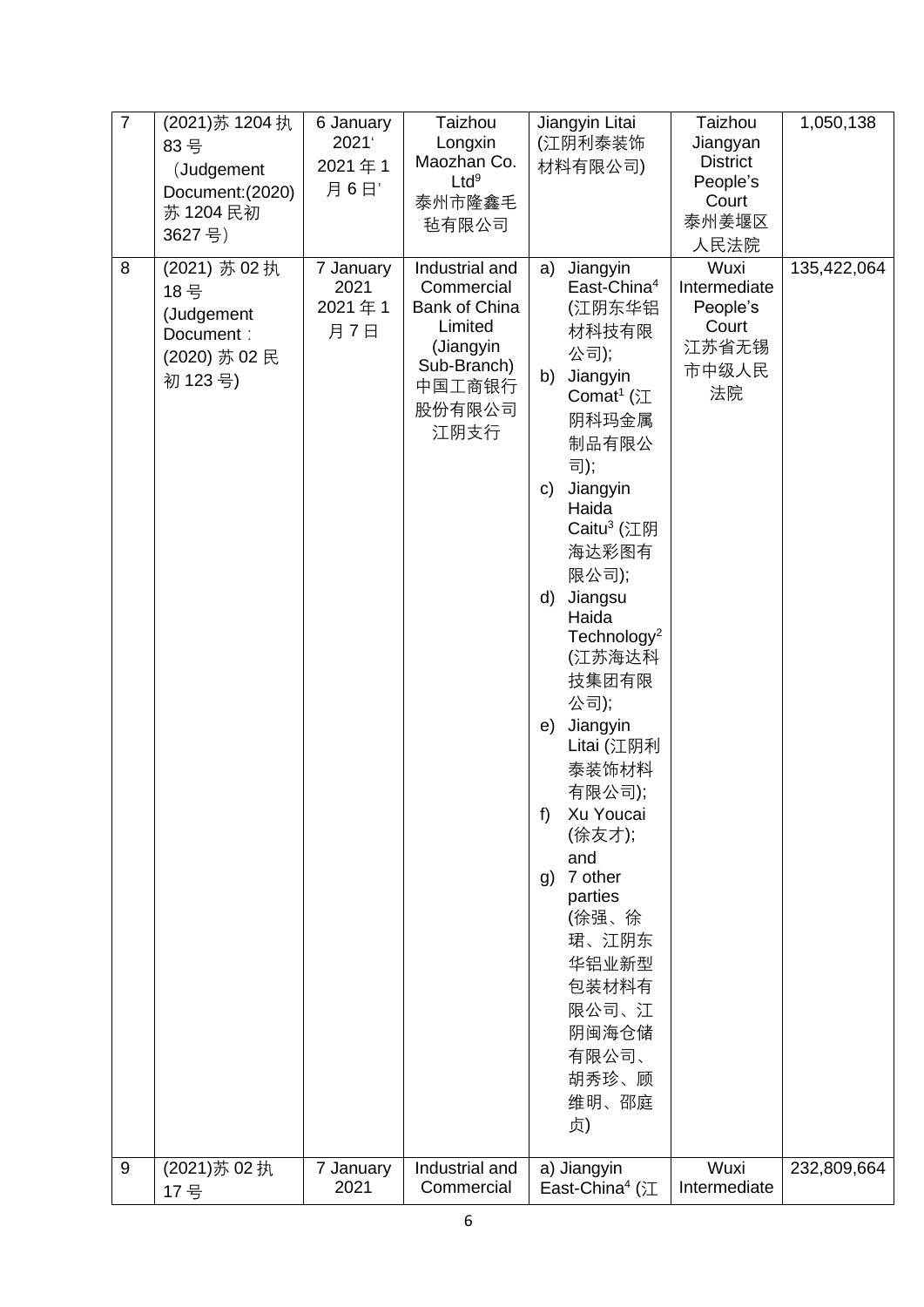|    | (Judgement      |                | <b>Bank of China</b>     | 阴东华铝材科技                                 | People's             |            |
|----|-----------------|----------------|--------------------------|-----------------------------------------|----------------------|------------|
|    | Document:       |                | Limited                  | 有限公司);                                  | Court                |            |
|    | (2020) 苏 02 民   |                | (Jiangyin                | b) Jiangyin                             | 江苏省无锡                |            |
|    | 初 480号)         |                | Sub-Branch)              | Comat <sup>1</sup> (江阴科                 | 市中级人民                |            |
|    |                 |                | 中国工商银行                   | 玛金属制品有限                                 | 法院                   |            |
|    |                 |                | 股份有限公司                   | 公司);                                    |                      |            |
|    |                 |                | 江阴支行                     | c) Jiangyin                             |                      |            |
|    |                 |                |                          | Haida Caitu <sup>3</sup>                |                      |            |
|    |                 |                |                          | (江阴海达彩图                                 |                      |            |
|    |                 |                |                          | 有限公司);                                  |                      |            |
|    |                 |                |                          | d) Jiangsu                              |                      |            |
|    |                 |                |                          | Haida                                   |                      |            |
|    |                 |                |                          | Technology <sup>2</sup> ( $\mathcal{I}$ |                      |            |
|    |                 |                |                          | 苏海达科技集团                                 |                      |            |
|    |                 |                |                          | 有限公司);                                  |                      |            |
|    |                 |                |                          | e) Jiangyin Litai                       |                      |            |
|    |                 |                |                          | (江阴利泰装饰                                 |                      |            |
|    |                 |                |                          | 材料有限公司);                                |                      |            |
|    |                 |                |                          | f) Xu Youcai (徐                         |                      |            |
|    |                 |                |                          | 友才); and                                |                      |            |
|    |                 |                |                          | $(g)$ 7 other                           |                      |            |
|    |                 |                |                          | parties                                 |                      |            |
|    |                 |                |                          | (徐强、徐                                   |                      |            |
|    |                 |                |                          | 珺、江阴东                                   |                      |            |
|    |                 |                |                          | 华铝业新型                                   |                      |            |
|    |                 |                |                          | 包装材料有                                   |                      |            |
|    |                 |                |                          | 限公司、江                                   |                      |            |
|    |                 |                |                          | 阴闽海仓储                                   |                      |            |
|    |                 |                |                          | 有限公司、                                   |                      |            |
|    |                 |                |                          | 胡秀珍、顾                                   |                      |            |
|    |                 |                |                          | 维明、邵庭                                   |                      |            |
|    |                 |                |                          | 贞)                                      |                      |            |
|    |                 |                |                          |                                         |                      |            |
| 10 | (2021) 豫 1326 执 | 11             | Henan Yulong             | Jiangyin Litai                          | Zhechuan             | 262,242    |
|    | 194 号           | January        | Metal                    | (江阴利泰装饰                                 | County               |            |
|    | (2020)豫 1326 民  | 2021<br>2021年1 | Products Co.,<br>$Ltd^8$ | 材料有限公司)                                 | People's<br>Court 浙川 |            |
|    | 初 2064号         | 月11日           | 河南裕龙金属                   |                                         | 县人民法院                |            |
|    |                 |                | 制品有限公司                   |                                         |                      |            |
| 11 | (2020)浙 042 执   | 26 August      | Akzo Nobel               | Jiangyin Litai                          | Jiashan              | 811,323    |
|    | 1403号           | 2020           | Paint (Jiaxing)          | (江阴利泰装饰                                 | People's             |            |
|    | (Judgement      |                | Co., Ltd. $6$            | 材料有限公司)                                 | Court 嘉善             |            |
|    | Document:       |                | 阿克苏诺贝涂                   |                                         | 县人民法院                |            |
|    | (2020) 浙 0421   |                | 料嘉兴有限公                   |                                         |                      |            |
|    | 民初 1760号)       |                | 司                        |                                         |                      |            |
| 12 | (2021) 苏 0281 执 | 2 February     | Industrial and           | a) Jiangyin                             | Wuxi                 | 93,571,320 |
|    | 1113号           | 2021           | Commercial               | East-China <sup>4</sup> (江              | Intermediate         |            |
|    | (Judgement      |                | <b>Bank of China</b>     | 阴东华铝材科技                                 | People's             |            |
|    | Document:       |                | Limited                  | 有限公司);                                  | Court                |            |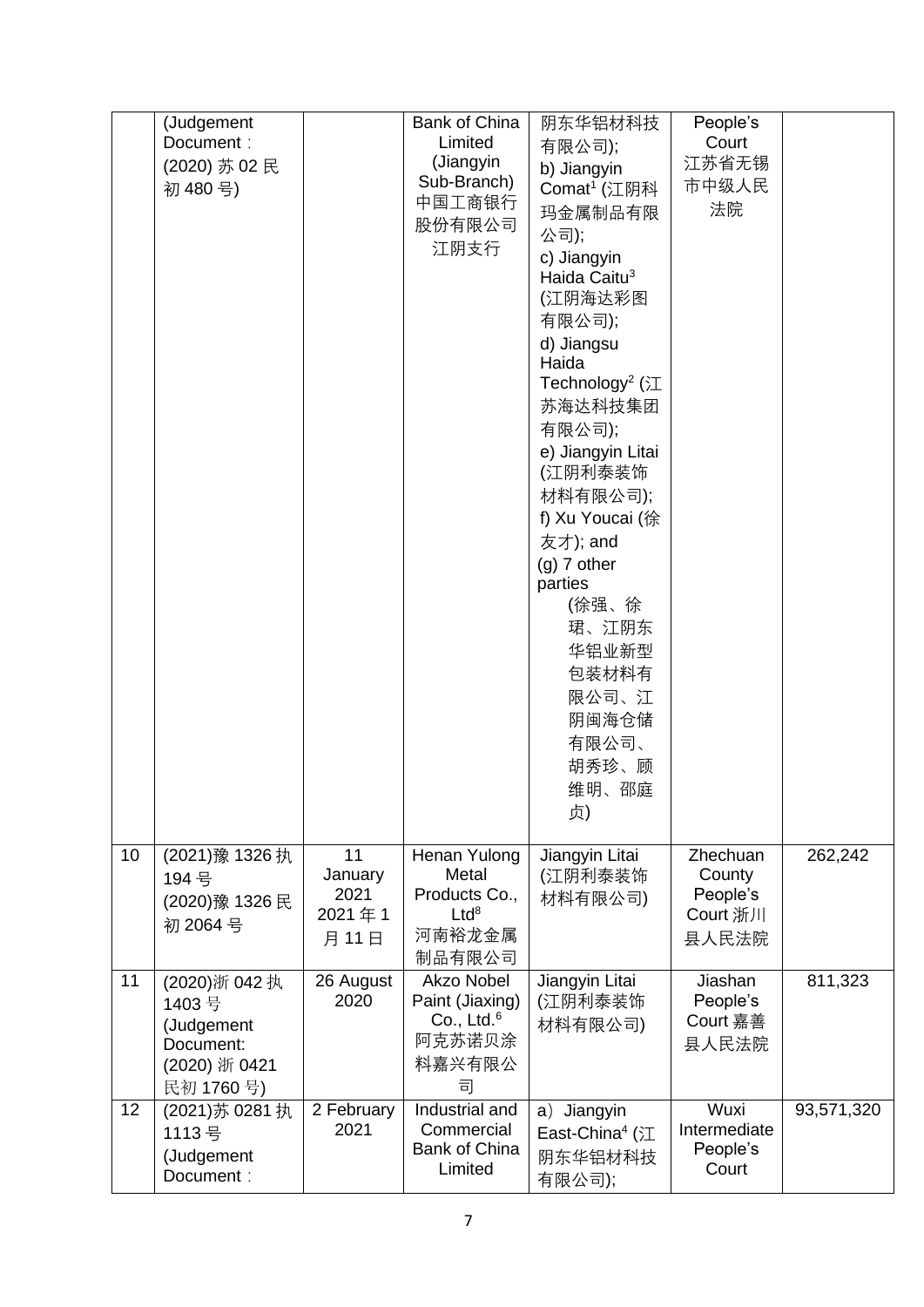| (2020) 苏 0281 | (Jiangyin   | b) Jiangyin                 | 江苏省无锡 |  |
|---------------|-------------|-----------------------------|-------|--|
| 民初 4439号)     | Sub-Branch) | Comat <sup>1</sup> (江阴科     | 市中级人民 |  |
|               | 中国工商银行      | 玛金属制品有限                     |       |  |
|               | 股份有限公司      | 公司);                        | 法院    |  |
|               | 江阴支行        |                             |       |  |
|               |             | c) Jiangyin                 |       |  |
|               |             | Haida Caitu <sup>3(</sup> 江 |       |  |
|               |             | 阴海达彩图有限                     |       |  |
|               |             | 公司);                        |       |  |
|               |             | d) Jiangsu                  |       |  |
|               |             | Haida                       |       |  |
|               |             | Technology <sup>2</sup> (江  |       |  |
|               |             | 苏海达科技集团                     |       |  |
|               |             | 有限公司);                      |       |  |
|               |             | e) Jiangyin Litai           |       |  |
|               |             | (江阴利泰装饰                     |       |  |
|               |             | 材料有限公司);                    |       |  |
|               |             | f) Xu Youcai (徐             |       |  |
|               |             | 友才); and                    |       |  |
|               |             | g) 6 other                  |       |  |
|               |             | parties                     |       |  |
|               |             | (徐强、徐                       |       |  |
|               |             | 珺、江阴东                       |       |  |
|               |             | 华铝业新型                       |       |  |
|               |             | 包装材料有                       |       |  |
|               |             | 限公司、江                       |       |  |
|               |             | 阴闽海仓储                       |       |  |
|               |             | 有限公司、                       |       |  |
|               |             | 顾维明、邵                       |       |  |
|               |             |                             |       |  |
|               |             | 庭贞)                         |       |  |
|               |             |                             |       |  |

Note:

- (1) Jiangyin Comat Metal Products Co., Ltd ("**Jiangyin Comat**") is owned by Jiangsu Haida Technology (55%), Xu Qiang (20%) and Chen Huayong (25%).
- (2) Jiangyin Haida Technology Group Co., Ltd ("**Jiangyin Haida Technology**") is owned by Mr Xu Youcai (58.7%) and Jiangyin Fu Aute International Co., Ltd ("**Fu Aute**") (41.3%). Fu Aute is wholly owned by Mdm Hu Xiuzhen.
- (3) Jiangyin Haida Caitu Co., Ltd ("**Jiangyin Haida Caitu**") is owned by Jiangsu Haida Technology (60%) and Mdm Hu Xiuzhen (40%).
- (4) Jiangyin East-China Co., Ltd ("**Jiangyin East-China**") is owned by Jiangsu Haida Technology (70%), China Delta Limited (22%) and Forbury Investment Limited (8%).
- (5) China Delta Limited (substantially owned and controlled by Mr Xu Youcai) and Forbury Investment Limited (owned and controlled by former ED, Mr Guo Yun) owns 29.2% and 5.7% respectively of the shares of the Company.
- (6) Based on the accounting records of Jiangyin Litai, Akzo Nobel Paint (Jiaxin) Co., Ltd was a trade creditor of Jiangyin Litai as at 31 December 2020.
- (7) Based on accounting records of Jiangyin Litai, PPG Paint(Tianjin) Co., Ltd was a trade creditor of Jiangyin Litai as at 31 December 2020.
- (8) Based on accounting records of Jiangyin Litai, Henan Yulong Metal Products Co., Ltd was a trade creditor of Jiangyin Litai as at 31 December 2020.
- (9) Based on accounting records of Jiangyin Litai, Taizhou Longxin Maozhan Co., Ltd was a trade creditor of Jiangyin Litai as at 31 December 2020.

#### Course of Action

The Singapore Directors were not aware that Jiangyin Litai were embroiled in these legal matters prior to the search carried out by GFE, the Company is currently seeking legal advice in China to determine how the Company can best deal with the situation. In this regard, we have